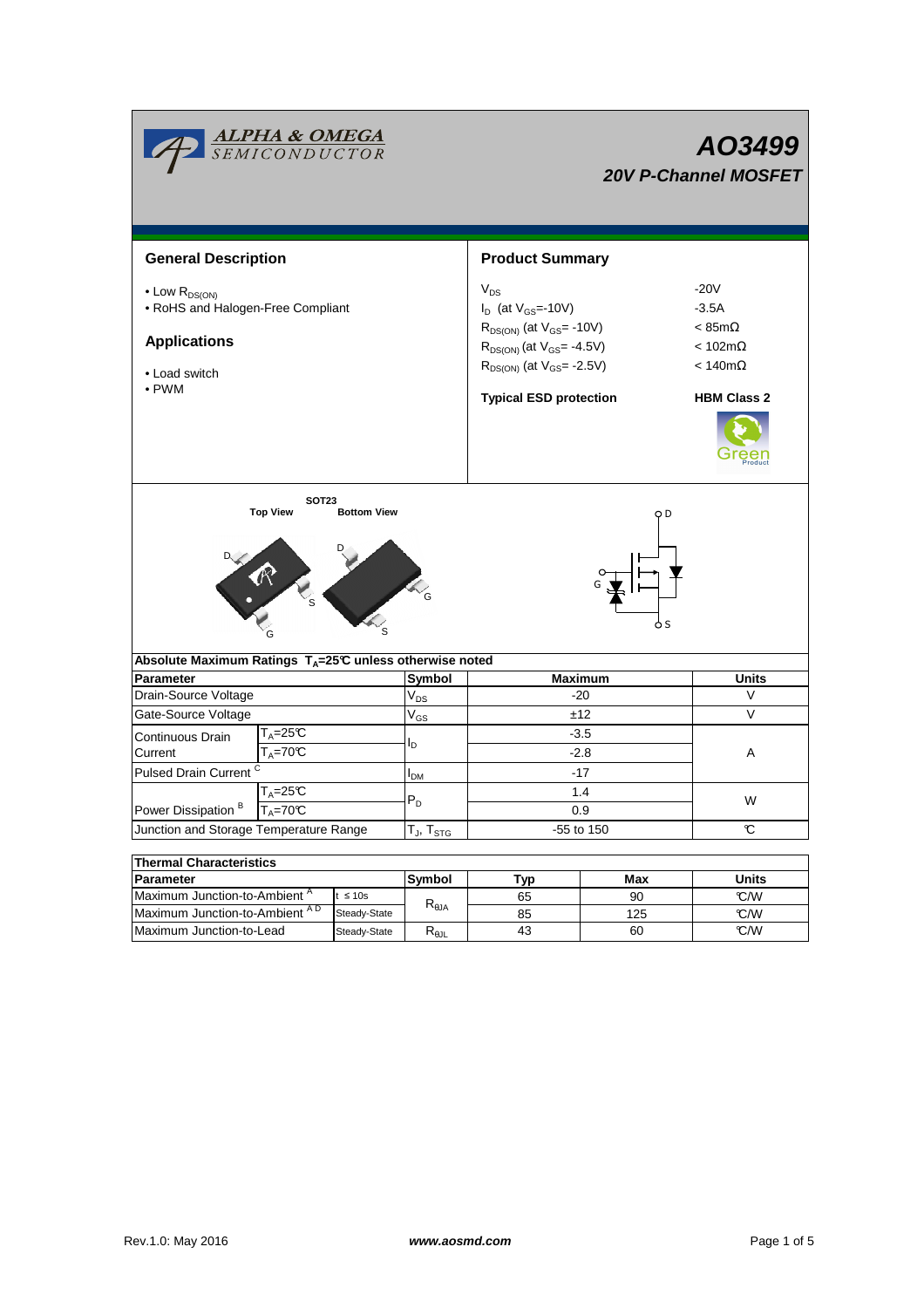

#### **Electrical Characteristics (TJ=25°C unless otherwise noted)**

| <b>Symbol</b>                           | <b>Parameter</b>                                                                    | <b>Conditions</b>                                       | Min    | <b>Typ</b> | <b>Max</b> | <b>Units</b> |  |  |  |  |  |
|-----------------------------------------|-------------------------------------------------------------------------------------|---------------------------------------------------------|--------|------------|------------|--------------|--|--|--|--|--|
| <b>STATIC PARAMETERS</b>                |                                                                                     |                                                         |        |            |            |              |  |  |  |  |  |
| <b>BV<sub>DSS</sub></b>                 | Drain-Source Breakdown Voltage                                                      | $I_D = -250 \mu A$ , $V_{GS} = 0V$                      | $-20$  |            |            | $\vee$       |  |  |  |  |  |
| $I_{DSS}$                               | Zero Gate Voltage Drain Current                                                     | $V_{DS}$ =-20V, $V_{GS}$ =0V<br>$T_{\parallel} = 55$ °C |        |            | $-1$<br>-5 | $\mu$ A      |  |  |  |  |  |
| $I_{GSS}$                               | Gate-Body leakage current                                                           | $V_{DS} = 0V$ , $V_{GS} = \pm 12V$                      |        |            | ±10        | μA           |  |  |  |  |  |
| $\mathsf{V}_{\mathsf{GS}(\mathsf{th})}$ | Gate Threshold Voltage                                                              | $V_{DS}$ = $V_{GS}$ , I <sub>D</sub> =-250µA            | $-0.5$ | $-0.85$    | $-1.2$     | V            |  |  |  |  |  |
| $I_{D(ON)}$                             | On state drain current                                                              | $V_{GS}$ =-4.5V, $V_{DS}$ =-5V                          |        |            |            | A            |  |  |  |  |  |
| $R_{DS(ON)}$                            |                                                                                     | $V_{GS}$ =-10V, $I_{D}$ =-3.5A                          |        | 71         | 85         |              |  |  |  |  |  |
|                                         |                                                                                     | $T_i = 125C$                                            |        | 99         | 119        | $m\Omega$    |  |  |  |  |  |
|                                         | Static Drain-Source On-Resistance                                                   | $V_{GS} = -4.5V, I_D = -3A$                             |        | 85         | 102        | $m\Omega$    |  |  |  |  |  |
|                                         |                                                                                     | $V_{GS}$ =-2.5V, I <sub>D</sub> =-1A                    |        | 112        | 140        | $m\Omega$    |  |  |  |  |  |
|                                         |                                                                                     | $V_{GS}$ =-1.8V, $I_{D}$ =-0.5A                         |        | 168        |            | $m\Omega$    |  |  |  |  |  |
| $g_{FS}$                                | <b>Forward Transconductance</b>                                                     | $V_{DS}$ =-5V, $I_D$ =-3.5A                             |        | 8.6        |            | S            |  |  |  |  |  |
| $V_{SD}$                                | Diode Forward Voltage<br>$IS=-1A, VGS=0V$                                           |                                                         |        | $-0.76$    | -1         | V            |  |  |  |  |  |
| $I_{\rm S}$                             | Maximum Body-Diode Continuous Current                                               |                                                         |        | $-1.5$     | A          |              |  |  |  |  |  |
|                                         | <b>DYNAMIC PARAMETERS</b>                                                           |                                                         |        |            |            |              |  |  |  |  |  |
| $C_{\text{iss}}$                        | <b>Input Capacitance</b>                                                            |                                                         |        | 325        |            | pF           |  |  |  |  |  |
| $\overline{C}_{\underline{\rm oss}}$    | <b>Output Capacitance</b>                                                           | $V_{GS}$ =0V, $V_{DS}$ =-10V, f=1MHz                    |        | 63         |            | pF           |  |  |  |  |  |
| $C_{\text{rss}}$                        | Reverse Transfer Capacitance                                                        |                                                         |        | 37         |            | pF           |  |  |  |  |  |
| $R_{q}$                                 | Gate resistance                                                                     | $V_{GS}$ =0V, $V_{DS}$ =0V, f=1MHz                      |        | 11.2       | 17         | Ω            |  |  |  |  |  |
|                                         | <b>SWITCHING PARAMETERS</b>                                                         |                                                         |        |            |            |              |  |  |  |  |  |
| $Q_g$                                   | <b>Total Gate Charge</b>                                                            |                                                         |        | 3          | 10         | nC           |  |  |  |  |  |
| $\mathsf{Q}_{\text{gs}}$                | Gate Source Charge                                                                  | $V_{GS}$ =-4.5V, $V_{DS}$ =-10V, $I_{D}$ =-3.5A         |        | 0.6        |            | nC           |  |  |  |  |  |
| $\mathsf{Q}_{\text{gd}}$                | Gate Drain Charge                                                                   |                                                         |        | 1.1        |            | nC           |  |  |  |  |  |
| $t_{D(on)}$                             | Turn-On DelayTime                                                                   |                                                         |        | 11         |            | ns           |  |  |  |  |  |
| $t_r$                                   | Turn-On Rise Time<br>$V_{GS}$ =-10V, $V_{DS}$ =-10V, R <sub>L</sub> =2.8 $\Omega$ , |                                                         |        | 5.5        |            | ns           |  |  |  |  |  |
| $t_{D(off)}$                            | Turn-Off DelayTime                                                                  | $R_{\text{GFN}} = 3\Omega$                              |        | 22         |            | ns           |  |  |  |  |  |
| $\mathbf{t}_\text{f}$                   | <b>Turn-Off Fall Time</b>                                                           |                                                         |        | 8          |            | ns           |  |  |  |  |  |
| $t_{rr}$                                | Body Diode Reverse Recovery Time                                                    | $I_F = -3.5A$ , dl/dt=100A/ $\mu$ s                     |        | 11         |            | ns           |  |  |  |  |  |
| $Q_{rr}$                                | Body Diode Reverse Recovery Charge   IF=-3.5A, dl/dt=100A/us                        |                                                         |        | 4.3        |            | nC           |  |  |  |  |  |

A. The value of  $R_{\theta_0A}$  is measured with the device mounted on 1in<sup>2</sup> FR-4 board with 2oz. Copper, in a still air environment with T<sub>A</sub> =25°C. The

value in any given application depends on the user's specific board design.<br>B. The power dissipation P<sub>D</sub> is based on T<sub>J(MAX)</sub>=150°C, using ≤ 10s junction-to-ambient thermal resistance.

C. Repetitive rating, pulse width limited by junction temperature  $T_{J(MAX)}$ =150°C. Ratings are based on low frequency and duty cycles to keep initialT<sub>J</sub>=25 $^{\circ}$  C.

D. The  $R_{\theta JA}$  is the sum of the thermal impedance from junction to lead  $R_{\theta JL}$  and lead to ambient.

E. The static characteristics in Figures 1 to 6 are obtained using <300µs pulses, duty cycle 0.5% max.

F. These curves are based on the junction-to-ambient thermal impedance which is measured with the device mounted on 1in<sup>2</sup> FR-4 board with 2oz. Copper, assuming a maximum junction temperature of  $T_{J(MAX)}$ =150°C. The SOA curve provides a single pulse rating.

APPLICATIONS OR USE AS CRITICAL COMPONENTS IN LIFE SUPPORT DEVICES OR SYSTEMS ARE NOT AUTHORIZED. AOS DOES NOT ASSUME ANY LIABILITY ARISING OUT OF SUCH APPLICATIONS OR USES OF ITS PRODUCTS. AOS RESERVES THE RIGHT TO IMPROVE PRODUCT DESIGN,FUNCTIONS AND RELIABILITY WITHOUT NOTICE.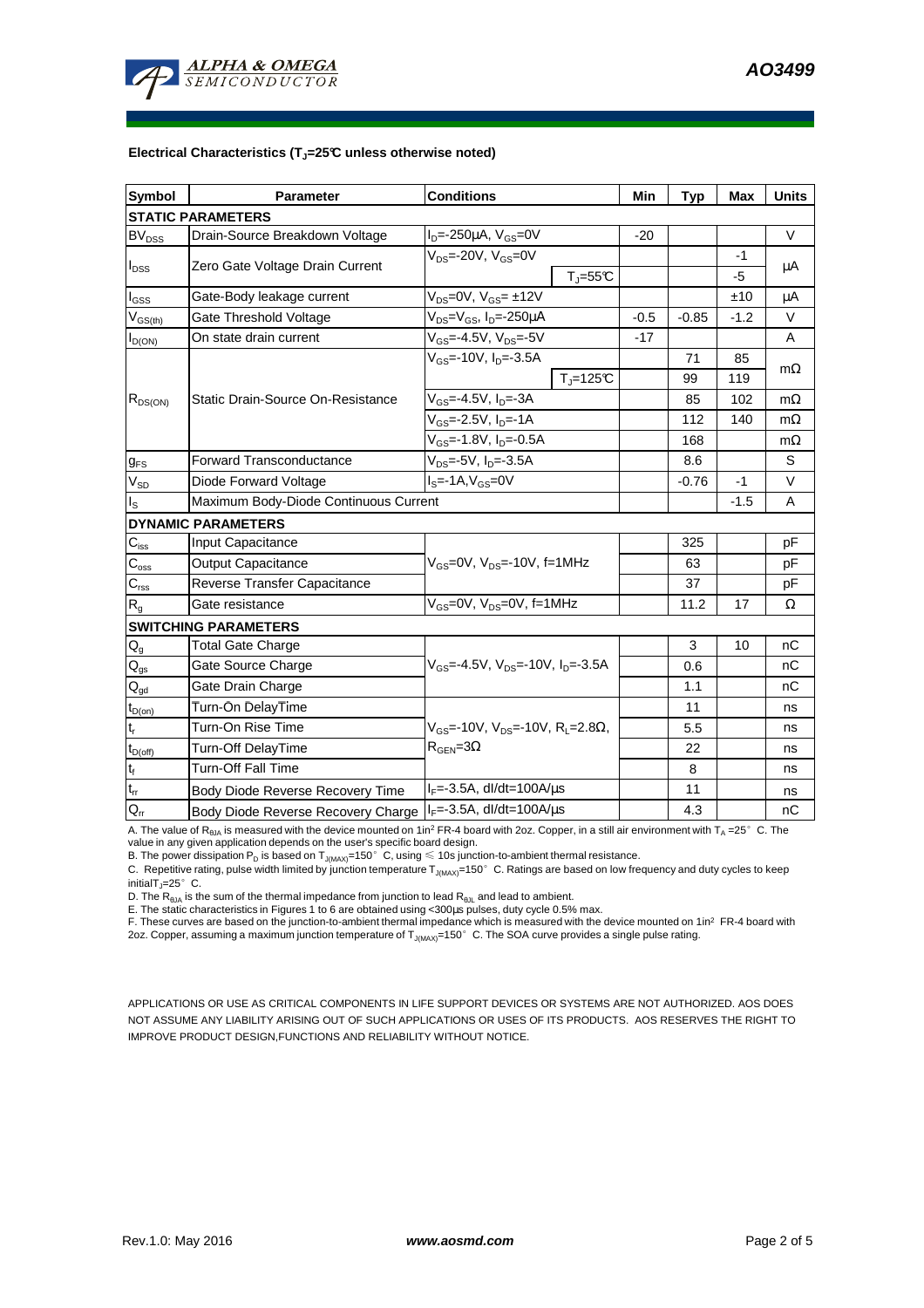

## **TYPICAL ELECTRICAL AND THERMAL CHARACTERISTICS**

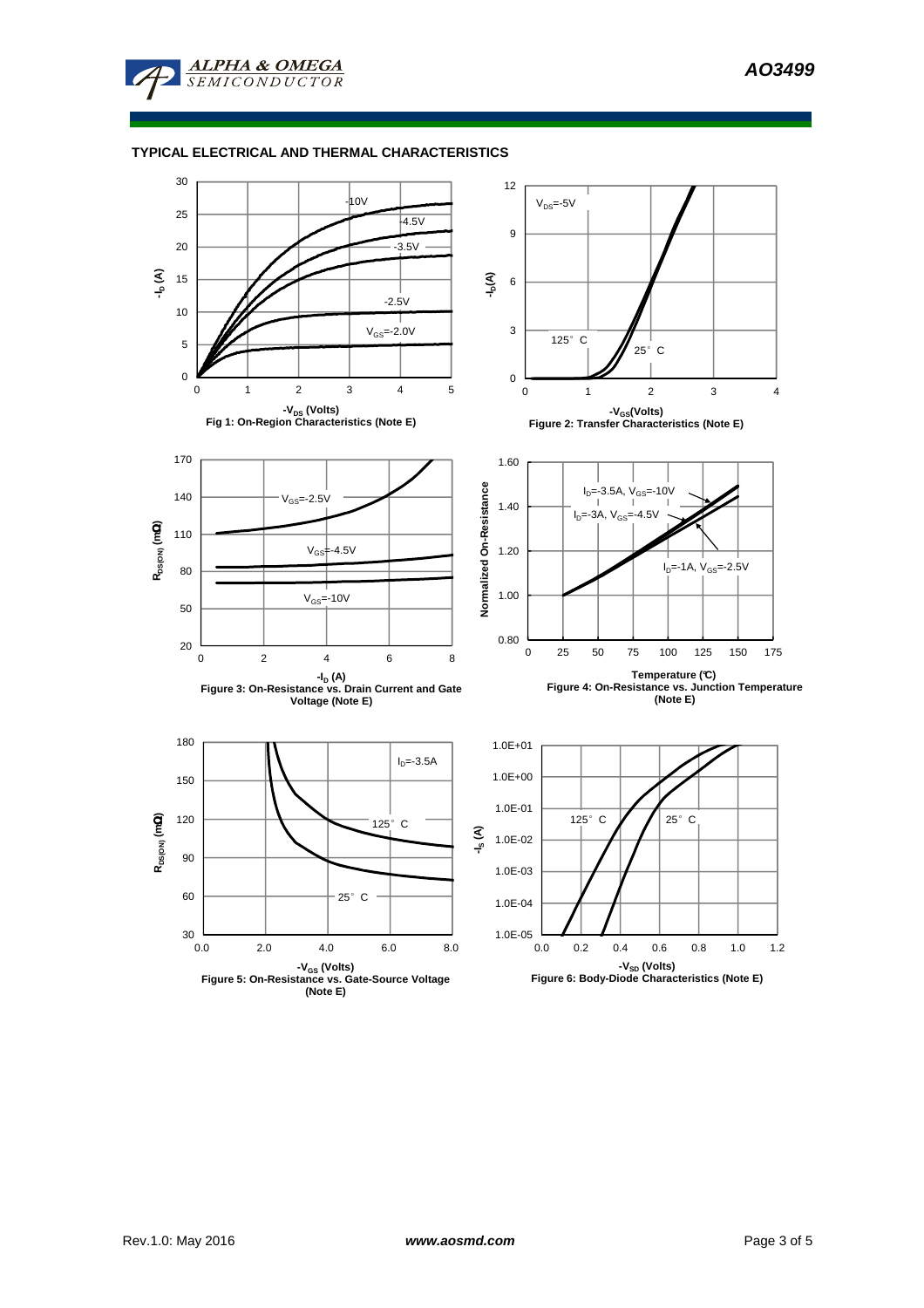

## **TYPICAL ELECTRICAL AND THERMAL CHARACTERISTICS**